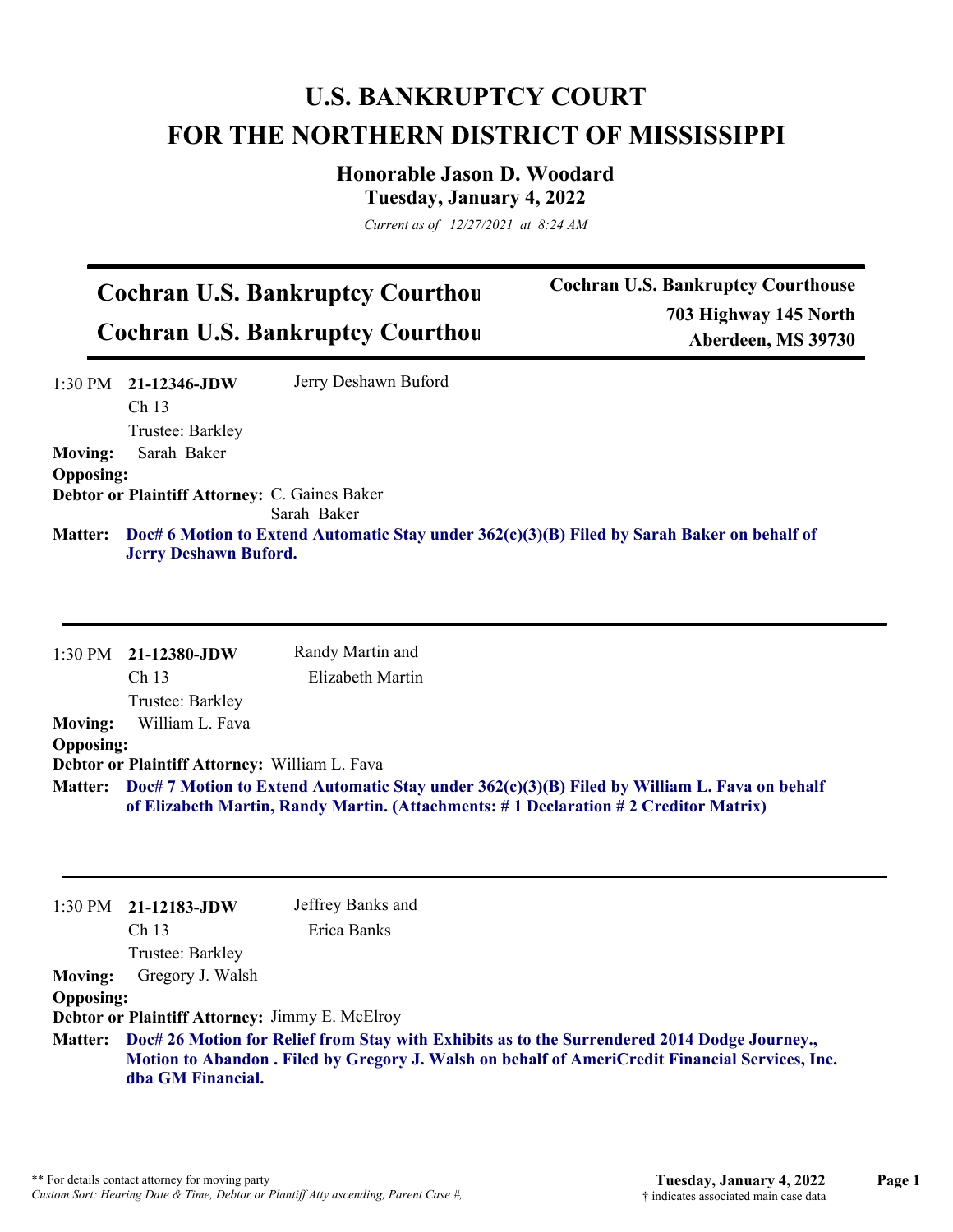| 1:30 PM          | 21-12341-JDW                                          | Nicole E Medlock                                                                                                                                                                 |
|------------------|-------------------------------------------------------|----------------------------------------------------------------------------------------------------------------------------------------------------------------------------------|
|                  | Ch <sub>13</sub>                                      |                                                                                                                                                                                  |
|                  | Trustee: Barkley                                      |                                                                                                                                                                                  |
| <b>Moving:</b>   | Jimmy E. McElroy                                      |                                                                                                                                                                                  |
| <b>Opposing:</b> |                                                       |                                                                                                                                                                                  |
|                  | <b>Debtor or Plaintiff Attorney: Jimmy E. McElroy</b> |                                                                                                                                                                                  |
| <b>Matter:</b>   |                                                       | Doc# 6 Motion to Extend Automatic Stay under $362(c)(3)(B)$ Filed by Jimmy E. McElroy on<br>behalf of Nicole E Medlock. (Attachments: #1 Declaration of Motion) (McElroy, Jimmy) |
|                  |                                                       |                                                                                                                                                                                  |

## **Moving:** John S. Simpson **Opposing:**

**Debtor or Plaintiff Attorney:** Kevin F. O'Brien

**Doc# 35 Motion for Relief from Stay 2013 GMC Yukon VIN: 1GKS1EEF9DR342410., Motion to Matter: Abandon . Filed by John S. Simpson on behalf of Orion Federal Credit Union. (Attachments: # 1 Exhibit # 2 Proposed Order)**

|                  | $1:30 \text{ PM}$ 21-12309-JDW                                                                                                                     | Deitrick Harris and                                   |
|------------------|----------------------------------------------------------------------------------------------------------------------------------------------------|-------------------------------------------------------|
|                  | Ch <sub>7</sub>                                                                                                                                    | <b>Bobbie Harris</b>                                  |
|                  | Trustee: Fava                                                                                                                                      |                                                       |
| <b>Moving:</b>   | Catherine Anne Umberger                                                                                                                            |                                                       |
| <b>Opposing:</b> |                                                                                                                                                    |                                                       |
|                  |                                                                                                                                                    | Debtor or Plaintiff Attorney: Catherine Anne Umberger |
|                  | Matter: Doc# 7 Motion to Extend Automatic Stay under 362(c)(3)(B) Filed by Catherine Anne Umberger<br>on behalf of Bobbie Harris, Deitrick Harris. |                                                       |

|                  | $1:30 \text{ PM}$ 21-12315-JDW   | Tymonica Sharniece Walls                                                             |
|------------------|----------------------------------|--------------------------------------------------------------------------------------|
|                  | Ch <sub>13</sub>                 |                                                                                      |
|                  | Trustee: Barkley                 |                                                                                      |
| <b>Moving:</b>   | Catherine Anne Umberger          |                                                                                      |
| <b>Opposing:</b> |                                  |                                                                                      |
|                  |                                  | Debtor or Plaintiff Attorney: Catherine Anne Umberger                                |
| <b>Matter:</b>   | <b>Tymonica Sharniece Walls.</b> | Doc# 5 Motion to Impose Automatic Stay Filed by Catherine Anne Umberger on behalf of |